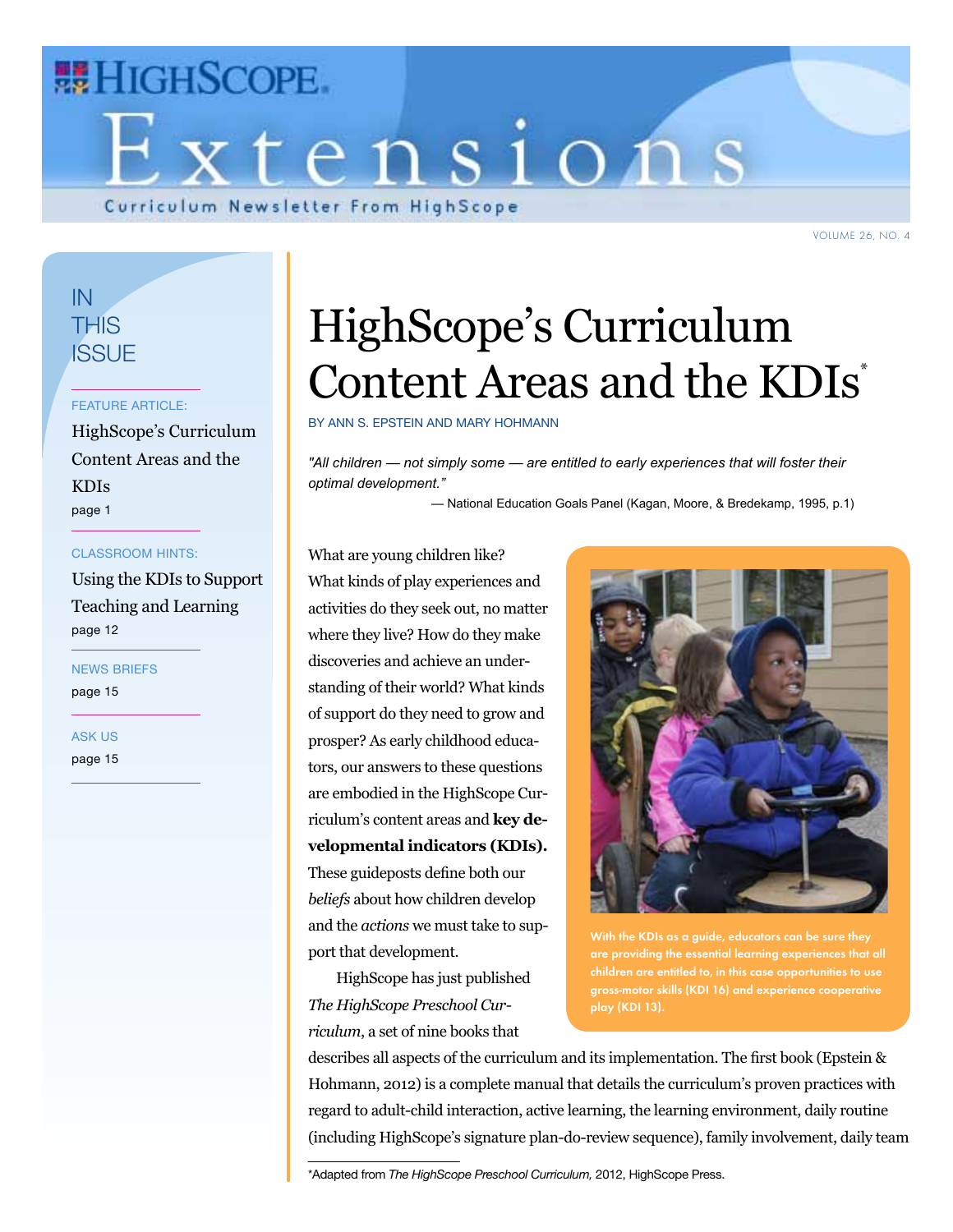planning, and observation-based child and program assessment. Accompanying this manual is a series of eight books (Epstein, 2012a–h) that describe the HighScope curriculum content in detail. That content is the focus of this article.

HighScope is a comprehensive curriculum model that addresses all areas of development. In the HighScope Curriculum, the *content* of children's learning is organized into eight major divisions that are easily aligned and are consistent with the Head Start Child Development and Early Learning Framework, Common Core Standards, and other national and state early learning standards (Gronlund, 2006; National Association for the Education of Young Children [NAEYC] & National Association of Early Childhood Specialists in State Departments of Education [NAECS/SDE], 2002). HighScope's eight curriculum content areas are

- A. Approaches to Learning
- B. Social and Emotional Development
- C. Physical Development and Health
- D. Language, Literacy, and Communication
- E. Mathematics
- F. Creative Arts
- G. Science and Technology
- H. Social Studies



#### PUBLISHER CREDITS

HighScope Extensions is a practical resource for early childhood teachers, trainers, administrators, and child care providers. It contains useful information on the HighScope Curriculum and on HighScope's training network.

Jennifer Burd Joanne Tangorra Marcella Fecteau Weiner **Editors** 

Katie Bruckner Assistant Editor/Assistant Web Specialist

Nancy Brickman Director of Publications

Clara Trent Marketing Specialist

Sherry Barker Membership Manager

Kathleen Woodard Director of Marketing and Communication

Produced by HighScope Press, a division of HighScope Educational Research Foundation

ISSN 2155-3548

©2012 HighScope Foundation The HighScope Foundation is an independent, nonprofit organization founded by David Weikart in Ypsilanti, MI in 1970.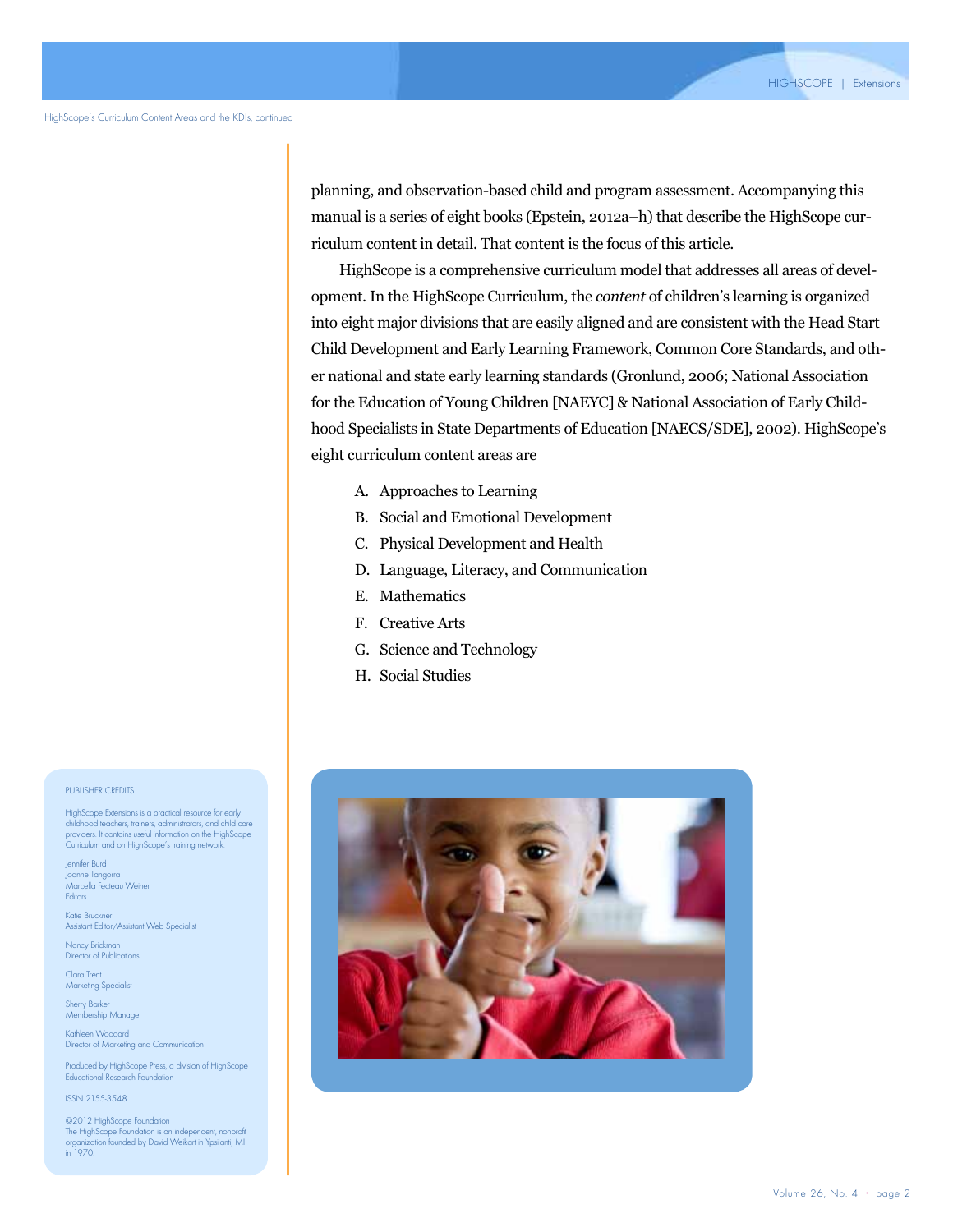### **HighScope Preschool Curriculum Content: Key Developmental Indicators (KDIs)**

Key developmental indicators (KDIs) are the building blocks of thinking, learning, and reasoning at each stage of development. The HighScope Preschool Curriculum identifies 58 KDIs organized under eight content areas.

#### A. Approaches to Learning

- 1. Initiative: Children demonstrate initiative as they explore their world.
- 2. Planning: Children make plans and follow through on their intentions.
- 3. Engagement: Children focus on activities that interest them.
- 4. Problem solving: Children solve problems encountered in play.
- 5. Use of resources: Children gather information and formulate ideas about their world.
- **6. Reflection:** Children reflect on their experiences.

#### B. Social and Emotional Development

- 7. Self-identity: Children have a positive self-identity.
- 8. Sense of competence: Children feel they are competent.
- 9. Emotions: Children recognize, label, and regulate their feelings.
- 10. **Empathy:** Children demonstrate empathy toward others.
- 11. Community: Children participate in the community of the classroom.
- 12. Building relationships: Children build relationships with other children and adults.
- 13. Cooperative play: Children engage in cooperative play.
- 14. Moral development: Children develop an internal sense of right and wrong.
- 15. Conflict resolution: Children resolve social conflicts.

#### C. Physical Development and Health

- 16. Gross-motor skills: Children demonstrate strength, flexibility, balance, and timing in using their large muscles.
- 17. Fine-motor skills: Children demonstrate dexterity and hand-eye coordination in using their small muscles.
- 18. Body awareness: Children know about their bodies and how to navigate them in space.
- **19. Personal care:** Children carry out personal care routines on their own.
- 20. Healthy behavior: Children engage in healthy practices.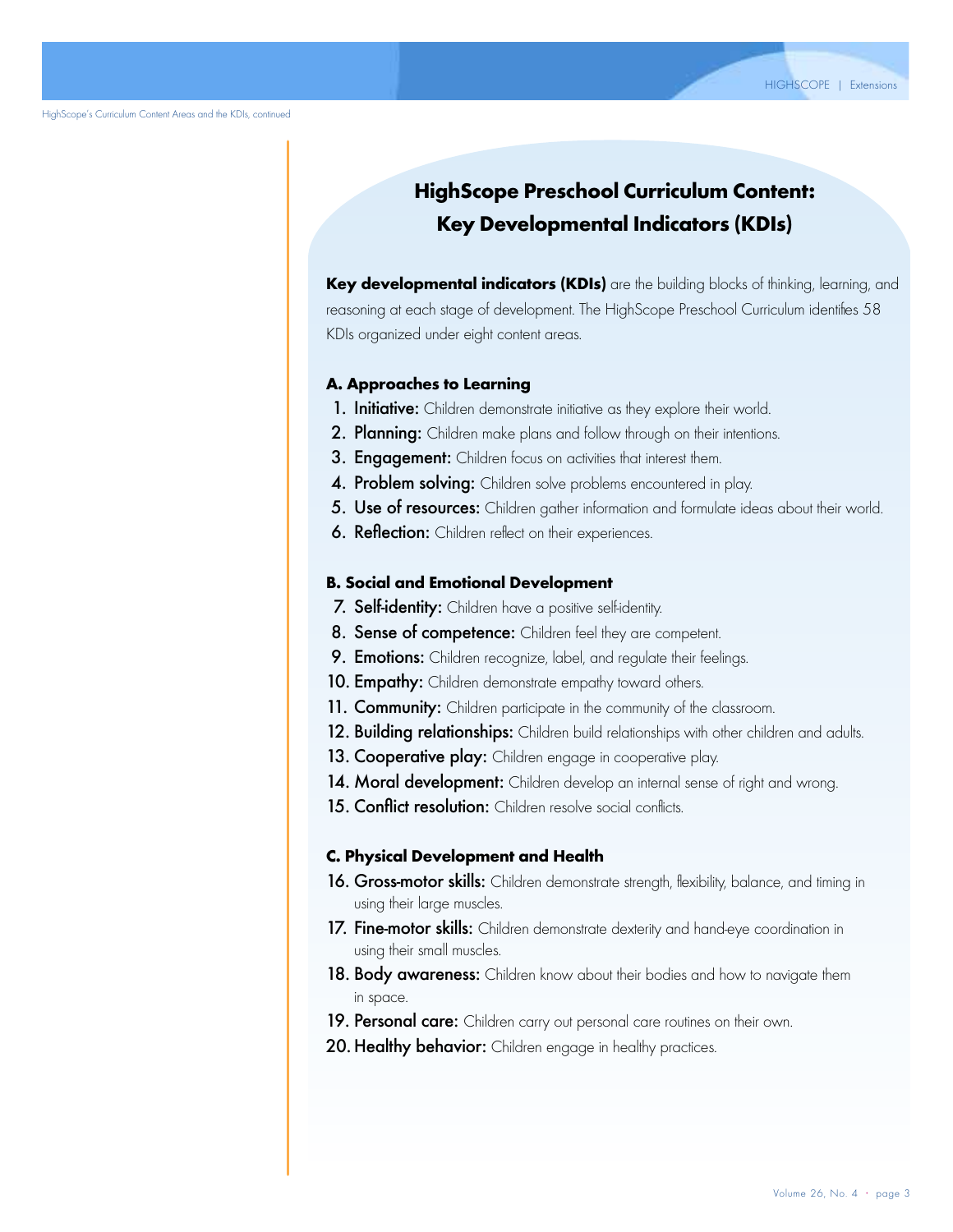HighScope's Curriculum Content Areas and the KDIs, continued

### **HighScope Preschool Curriculum Content: Key Developmental Indicators (KDIs) continued**

#### D. Language, Literacy, and Communication<sup>1</sup>

- 21. Comprehension: Children understand language.
- 22. Speaking: Children express themselves using language.
- 23. Vocabulary: Children understand and use a variety of words and phrases.
- 24. Phonological awareness: Children identify distinct sounds in spoken language.
- 25. Alphabetic knowledge: Children identify letter names and their sounds.
- 26. Reading: Children read for pleasure and information.
- 27. Concepts about print: Children demonstrate knowledge about environmental print.
- 28. Book knowledge: Children demonstrate knowledge about books.
- 29. Writing: Children write for many different purposes.
- 30. English language learning: (If applicable) Children use English and their home language(s) (including sign language).

#### E. Mathematics

- 31. Number words and symbols: Children recognize and use number words and symbols.
- 32. Counting: Children count things.
- 33. Part-whole relationships: Children combine and separate quantities of objects.
- **34. Shapes:** Children identify, name, and describe shapes.
- 35. Spatial awareness: Children recognize spatial relationships among people and objects.
- 36. Measuring: Children measure to describe, compare, and order things.
- 37. Unit: Children understand and use the concept of unit.
- 38. Patterns: Children identify, describe, copy, complete, and create patterns.
- 39. Data analysis: Children use information about quantity to draw conclusions, make decisions, and solve problems.

#### F. Creative Arts

- 40. Art: Children express and represent what they observe, think, imagine, and feel through two- and three-dimensional art.
- 41. Music: Children express and represent what they observe, think, imagine, and feel through music.
- 42. Movement: Children express and represent what they observe, think, imagine, and feel through movement.
- 43. Pretend play: Children express and represent what they observe, think, imagine, and feel through pretend play.
- 44. Appreciating the arts: Children appreciate the creative arts.

Olmsted, P. P., & Montie, J., (Eds.). (2001). Early childhood settings in 15 countries: What are their structural <sup>1</sup> Language, Literacy, and Communication KDIs 21–29 may be used for the child's home language(s) as well as English. KDI 30 refers specifically to English language learning.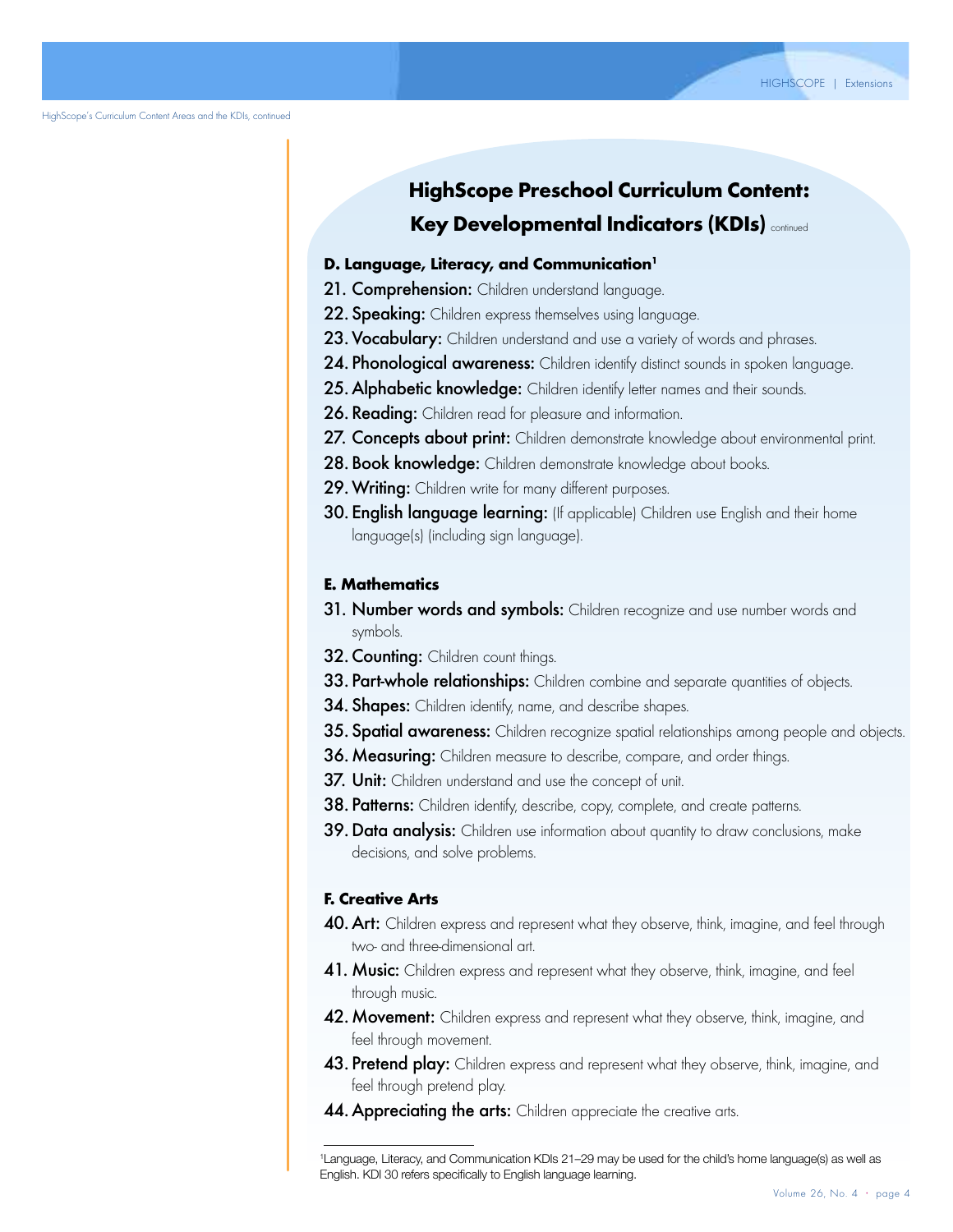HighScope's Curriculum Content Areas and the KDIs, continued

### **HighScope Preschool Curriculum Content: Key Developmental Indicators (KDIs)** continued

### G. Science and Technology

- 45. Observing: Children observe the materials and processes in their environment.
- 46. Classifying: Children classify materials, actions, people, and events.
- 47. Experimenting: Children experiment to test their ideas.
- 48. Predicting: Children predict what they expect will happen.
- 49. Drawing conclusions: Children draw conclusions based on their experiences and observations.
- 50. Communicating ideas: Children communicate their ideas about the characteristics of things and how they work.
- 51. Natural and physical world: Children gather knowledge about the natural and physical world.
- 52. Tools and technology: Children explore and use tools and technology.

#### H. Social Studies

- 53. Diversity: Children understand that people have diverse characteristics, interests, and abilities.
- 54. Community roles: Children recognize that people have different roles and functions in the community.
- 55. Decision making: Children participate in making classroom decisions.
- 56. Geography: Children recognize and interpret features and locations in their environment.
- 57. History: Children understand past, present, and future.
- 58. Ecology: Children understand the importance of taking care of their environment.

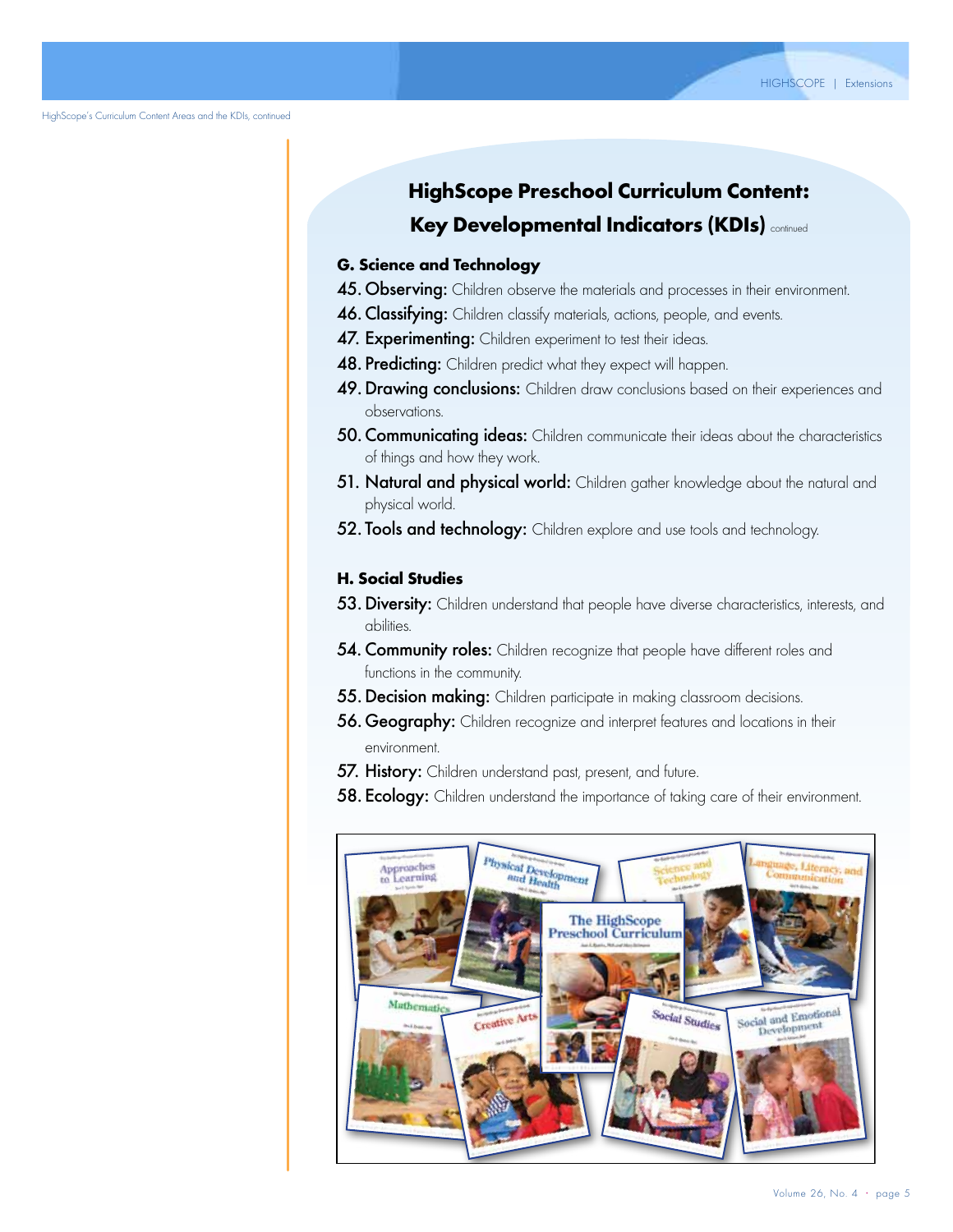The National Education Goals Panel (NEGP; Kagan, Moore, & Bredekamp, 1995) emphasizes the interdependence of these areas and the importance of addressing them all at every age and grade level. It is also valuable to note that children's development varies widely within and across content areas. No two children are alike, and any individual may be more or less advanced from one domain to another. The objective of early childhood programs is to provide the kinds of experiences that support and nurture all of these areas of learning and development in every child. Adults scaffold children's learning when they support them at their current level and gently extend their knowledge and thinking as they progress along a developmental trajectory.

#### **KDIs — Guideposts for Child Development**

Within each content area, HighScope identifies the KDIs that are the building blocks of thinking and reasoning. The KDIs are based on current child development research and national and state early learning standards but also reflect HighScope's educational philosophy and teaching practices. KDIs pave the way for later schooling and entry into the adult world. In terms of the two major types of learning objectives used by many educational theorists, the indicators include both *knowledge* and the application of this knowledge in

*thinking* (Marzano, 2001). For example, preschoolers need to know color names (knowledge) in order to sort objects by color (thinking).

The term *key developmental indicators* encapsulates HighScope's approach to early education. The word *key* refers to the fact that these are the meaningful ideas children should learn and experience. HighScope acknowledges that young children need to master a wide range of specific knowledge and thinking skills — the list could be almost endless in scope and detail. To avoid losing sight



The KDIs apply to the activities of children in all early childhood settings. In every country and culture, for example, children enjoy imitating, pretending, and using items they see adults using.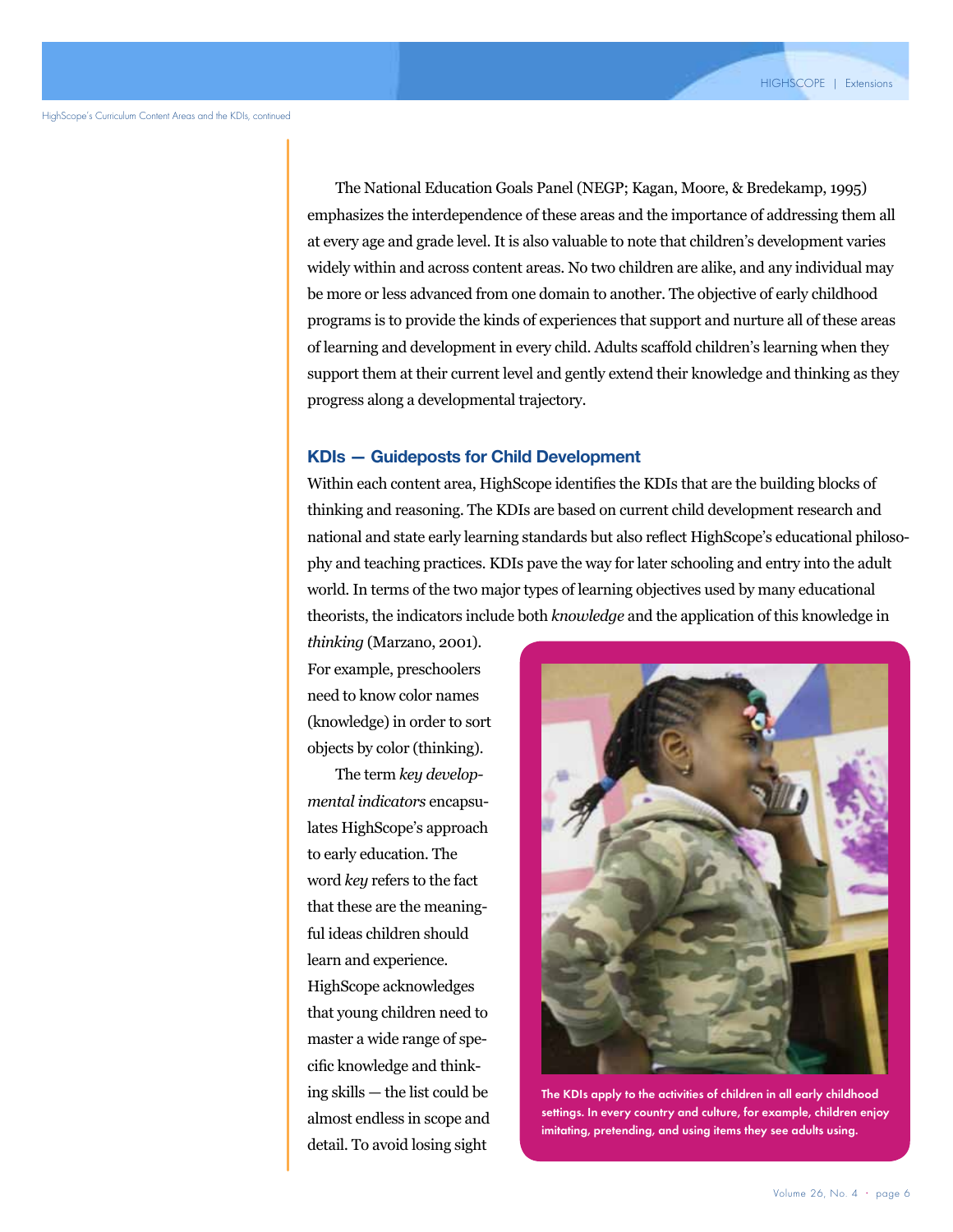of what is essential and important, the content captured in the individual KDIs stresses the broader areas of knowledge and skills that lay the foundation for further learning.

The second part of the term, *developmental,* conveys the idea that learning is gradual and cumulative. Learning follows a sequence, generally moving from simple to more complex knowledge and skills. Moreover, the word *developmental* emphasizes that it is inappropriate, not to mention futile, to expect preschoolers to behave and learn as kindergarten or first-grade students do. Whatever level we are addressing, from infancy through adulthood, the curriculum must be consistent with what we know about human development at each stage of life.

Children's family language and culture contribute in many with the curriculum. In other words, an assessment system tied to the KDIs should *indicate* Finally, *indicators* was chosen to emphasize that educators need evidence that children are developing the knowledge, skills, and understanding considered important for school and life readiness. To plan appropriately for students and to evaluate program effectiveness, we need observable indicators of our impact on children. Further, by defining these child outcomes in measurable terms, we can develop assessment tools that are consistent whether the program is meeting its goals.

The continuity across content areas and KDIs allows for the fact that development occurs along a continuum, and children of different ages and abilities cannot be pigeonholed into a single age-based category. This article focuses on the 58 KDIs that make up the High-Scope Curriculum's content for preschoolers, that is, children aged three to five. However, some children in this age range may exhibit behaviors characteristic of older toddlers or early elementary students. For this reason, each KDI has a developmental scaffolding chart (included in the individual KDI books) that describes what children at early, middle, and later stages of development might do and say, and how adults can scaffold (support and gently extend) learning at each level. Furthermore, children with special needs can fall at different points along the learning continuum, without regard to age, so this flexible system for presenting the content helps practitioners understand and plan for their development as well.

For children to learn the content contained in the KDIs, it is not enough for adults to simply pass along information. Children must experience the world firsthand. Moreover, true learning takes time and repeated exposure. Therefore, the discussion of each KDI in the separate KDI books includes multiple strategies that adults can use to support each child's current level of understanding, and scaffold his or her progress to a new level of knowledge, skill, and insight.

The rest of this article touches on why the KDIs are an important curriculum component and how adults use them as they work with young children. The eight KDI books that accompany *The HighScope Preschool Curriculum* manual present a more detailed exami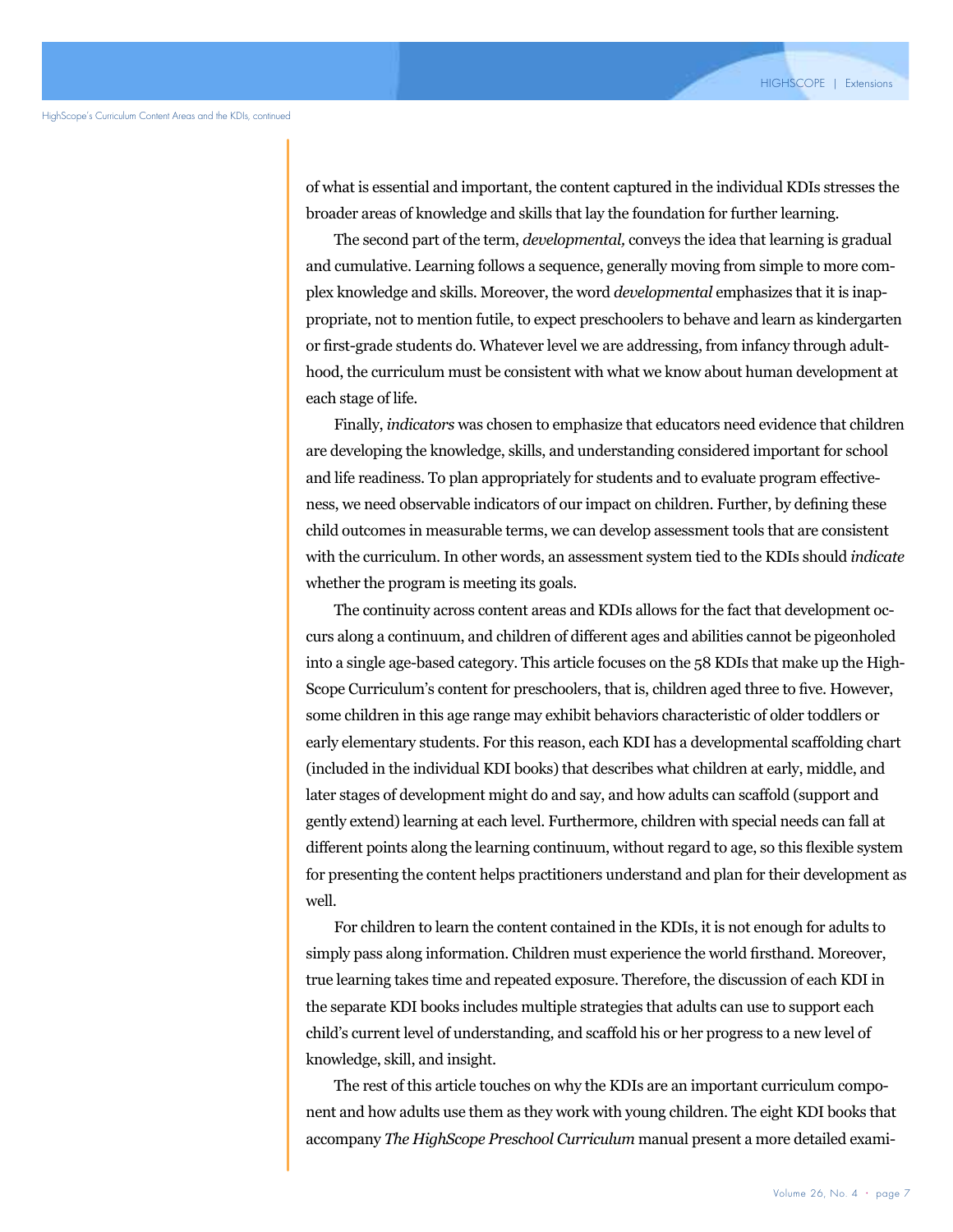nation of the KDIs in every area of children's early learning and explain the thoughtful and practical strategies HighScope teachers use to promote them.

#### **The Significance of the KDIs**

The eight content areas and 58 KDIs within them are significant for adults using the HighScope Preschool Curriculum because they provide a framework for supporting children's *real* activities. When children are actively engaged with people and materi-



By using a planning chart, this child thinks intentionally about what he will do at work time.

als, they naturally encounter these key concepts and skills. As children play — build with blocks, look at books, draw pictures, pretend to be firefighters — they construct knowledge and gain a sense of competence. For adults, the KDIs give meaning to what children are doing. Adults who understand the importance of the KDIs as tools for observing, describing, and supporting children's development can use them to shape their work with children — in the ways outlined next.

#### **KDIs focus adults' observations and interpretations of children's actions**

Curriculum content provides adults with a child development "filter" for observing children and for choosing appropriate interactions. For example, through the filter of the KDIs, an observation such as "Johnny is playing in the sand" might expand to "Johnny is playing in the sand filling pots and colanders (KDI 35. Spatial awareness) and watching to see what happens to the sand in each case (KDIs 45. Observing and 46. Classifying)." KDIs can help adults interpret what children do and say throughout the day and can shape adults' support strategies: "Perhaps if I sit down next to Johnny and start filling and emptying the sieve, he might begin to put his observations about the sand into words." Or, "At recall time, I'll ask Johnny if he can show us what happened to his sand."

#### **KDIs serve as a cross-cultural reference for observing and interpreting children's actions**

Practitioners from many different cultures around the world report that they see their children doing such things as playing with the sounds of language (KDI 24. Phonological awareness), comparing the length of two sticks (KDI 36. Measuring), looking intently at plants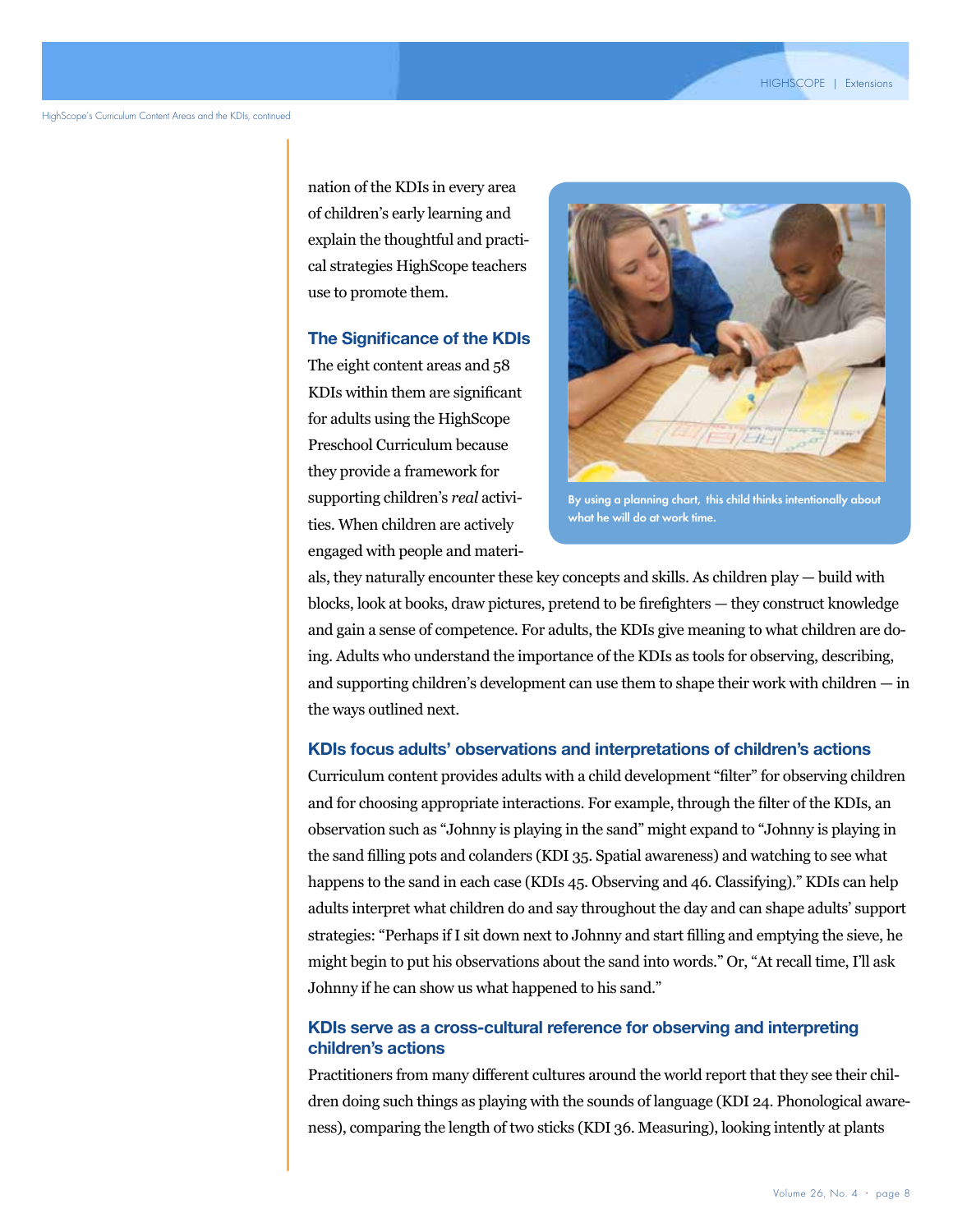(KDI 51. Natural and physical world), and acting out familiar scenarios from home (KDI 43. Pretend play). Each child is an individual and each culture and community is unique, yet child development occurs in similar progressions everywhere. For example, children like to build things. Although they may use different materials depending on what is available (mud, twigs, blocks, shells, empty food containers), given the opportunity, they will spend considerable time making various structures with them, using them to stand for whatever they need in their play and describing in their own words what they are doing with them.

#### **KDIs help adults maintain reasonable expectations for children**

Adults who understand how specific skills develop are more likely to provide appropriate support and less likely to either underestimate what children can do or push them to achieve beyond their abilities. For example, adults familiar with the KDIs in Language, Literacy, and Communication know that many young children are intrinsically motivated to write, and that this process emerges slowly through a series of imitations — drawing, scribbling, and making letterlike forms — that are themselves as valuable and necessary as children's later attempts to make conventional letters. These adults understand that imitation is a part of learning to read as well. Therefore, they are happy to provide Rachel with writing tools and listen to her "read" her story about a storm, even though what she has written looks to the adults like a series of squiggles and blobs. They are not concerned that Rachel does not yet make conventional letters or decode actual text because they understand and expect her to be engaged in the kinds of "writing" and "reading" that are appropriate to her level of development.

Also, the KDIs can put children's mishaps into perspective for adults. Pouring juice at snacktime, for example, becomes a valuable experience for children because it gives them a real-life opportunity to develop *spatial awareness* (KDI 35) and use their *fine-motor skills* (KDI 17). However, pouring is an emerging capacity that takes lots of practice, since children in their excitement about pouring sometimes forget to stop. But that is a valuable experience, too, because cleaning up spilled juice provides children with an opportunity for *problem solving* (KDI 4) and sharing responsibility for the classroom *community* (KDI 11).

#### **KDIs answer questions about the legitimacy of children's play**

Play is a legitimate and necessary activity for young children. However, for adults who may be concerned that play prevents children from engaging in the "real work" of learning, the KDIs identify 58 concrete and meaningful learning experiences. Moreover, the words used to identify the content areas (such as *mathematics, creative arts, science* and *technology*) and to label the KDIs (such as *empathy, vocabulary, history*) are the same terms that appear in national and state early learning standards. Using the KDIs can therefore deepen adults' appreciation of the complexity of children's play and the wide range of knowledge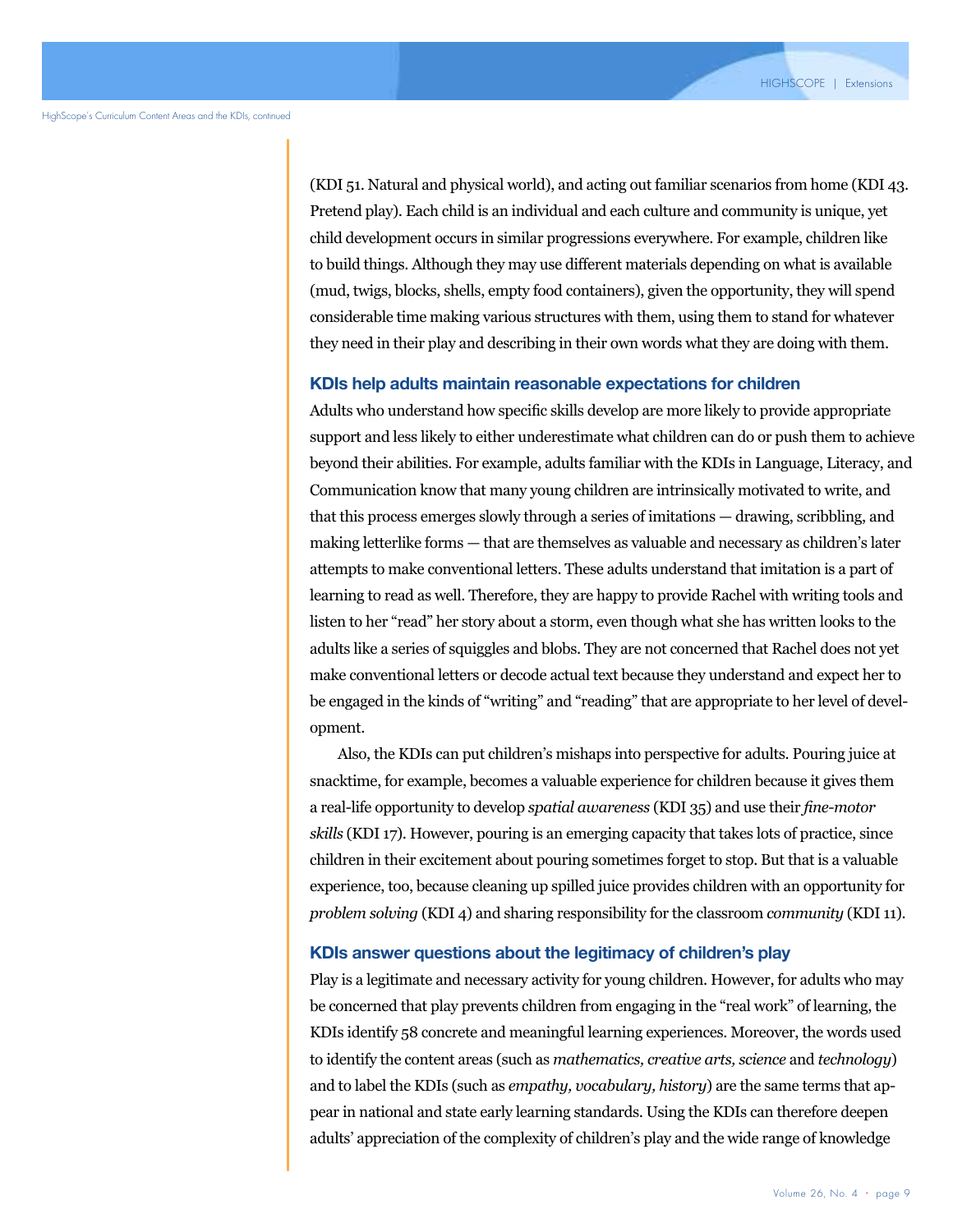and skills they acquire through it.

#### **KDIs guide decisions about materials and the daily routine**

The broad content areas and specific KDIs provide adults with a comprehensive set of criteria for selecting appropriate materials in an active learning environment. They encourage teaching teams to ask themselves such questions as, What kinds of materials can we add for children to rearrange and reshape as they develop *spatial awareness* (KDI 35 in the content area of Mathematics)? Would children engage with *music* (KDI 41 in Creative Arts) more often if we added relevant sound-making materials to different areas of the room? Since many children have been involved in "building the longest train in the world," how can we rearrange the block area to make more floor space and promote *gross-motor skills*

(KDI 16 in Physical Development and Health) and *cooperative play* (KDI 13 in Social and Emotional Development)?

The KDIs also provide a window on the daily routine, that is, some indicators may tend to occur more often or more readily at certain times of the day. For example, in a well-organized setting, there are days when cleanup time is characterized by concentrated *classifying* (KDI 46) as children sort and match toys before putting them away. After children decipher a message board announcement about a new material in the classroom, they



KDIs help teachers plan for the segments of the daily routine. This large-group movement and music activity Development and Health.

may enjoy participating in *decision making* (KDI 55) about which area of the room to store it in. On the other hand, if the need for *conflict resolution* (KDI 15) tends to escalate right before lunch, this may indicate that a change in the daily routine is in order.

#### **KDIs enable adults to recognize and support children's emerging capacities**

Knowledge of the content areas and KDIs guides adults in planning activities and supporting children's play. For example, Lisa made "pizza" in the house area and invited Beth, her teacher, to "sample" a piece. Beth exclaimed that the pizza was delicious and asked Lisa for the recipe. Hurrying to the art area, Lisa chose some writing materials and returned to the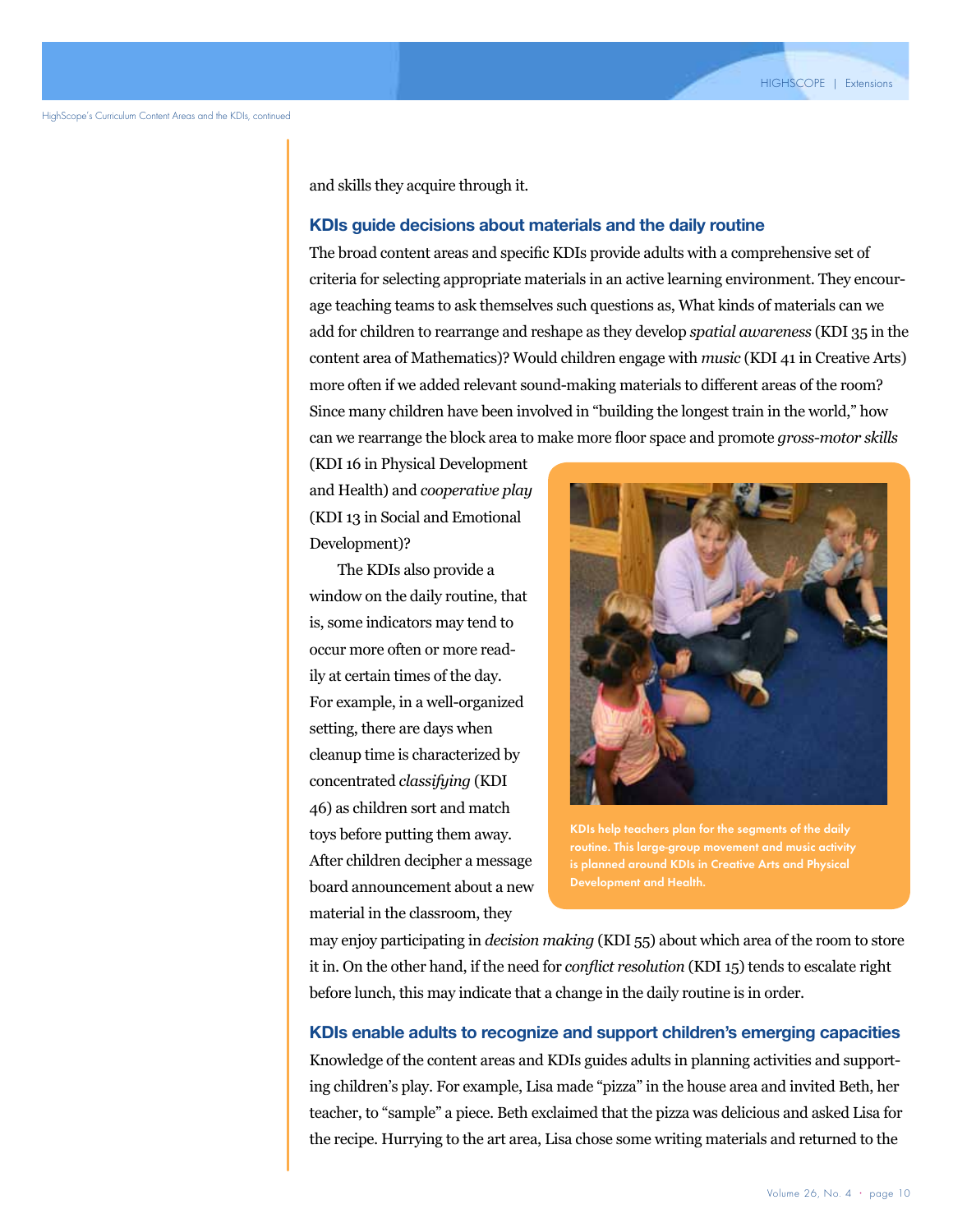house area to write her recipe in scribble form. Beth knew from her previous observations that Lisa was beginning to write (KDI 29) and, by asking her for the recipe, was able to create an occasion for her to use her emerging skill.

In summary, the HighScope content areas and KDIs can broaden adults' understanding of what children do, say, think about, and enjoy. This appreciation of the complexity of children's pursuits enables adults to support children's emerging capacities with appropriate materials and interactions rather than to focus on children's mistakes and deficits.

#### **References**

Epstein, A. S. (2012a). *Approaches to learning.* Ypsilanti, MI: HighScope Press.

- Epstein, A. S. (2012b). *Creative arts.* Ypsilanti, MI: HighScope Press.
- Epstein, A. S. (2012c). *Language, literacy, and communication.* Ypsilanti, MI: HighScope Press.

Epstein, A. S. (2012d). *Mathematics.* Ypsilanti, MI: HighScope Press.

Epstein, A. S. (2012e). *Physical development and health.* Ypsilanti, MI: HighScope Press.

Epstein, A. S. (2012f). *Science and technology.* Ypsilanti, MI: HighScope Press.

- Epstein, A. S. (2012g). *Social and emotional development.* Ypsilanti, MI: HighScope Press.
- Epstein, A. S. (2012h). *Social studies.* Ypsilanti, MI: HighScope Press.
- Epstein, A. S., & Hohmann, M. (2012). *The HighScope preschool curriculum.* Ypsilanti, MI: HighScope Press.
- Gronlund, G. (2006). *Making early learning standards come alive*. St. Paul, MN: Redleaf Press and Washington, DC: National Association for the Education of Young Children.
- HighScope Educational Research Foundation. (2003a). *Preschool Child Observation Record (COR)* (2nd ed.). Ypsilanti, MI: HighScope Press.
- HighScope Educational Research Foundation. (2003b). *Preschool Child Observation Record (COR): User guide.* Ypsilanti, MI: HighScope Press.
- Kagan, S. L., Moore, E., & Bredekamp, S. (Eds.). (1995, June). *Reconsidering children's early development and learning: Toward common views and vocabulary*. Goal 1 Technical Planning Group Report 95-03. Washington, DC: National Education Goals Panel.
- Marzano, R. (2001). *Designing a new taxonomy of educational objectives*. Thousand Oaks, CA: Corwin Press.
- National Association for the Education of Young Children and National Association of Early Childhood Specialists in State Departments of Education. (2002, November). *Early Learning standards: Creating the conditions for success – Joint position statement*. Retrieved from http://www.naeyc.org/files/naeyc/file/ positions/position\_statement.pdf



Ann S. Epstein, PhD, is the author of numerous curriculum and research publications, including Essentials of Active Learning in Preschool and the NAEYC bestseller, *The*  at HighScope, serving most recently as Senior Director of Curriculum Development.



Mary Hohmann, a Senior Early Childhood Specialist at HighScope until 2007, served as a preschool teacher, curriculum developer and author, trainer, and educational consultant. She is one of the developers of the Growing Record (COR).

**Click here for entire newsletter**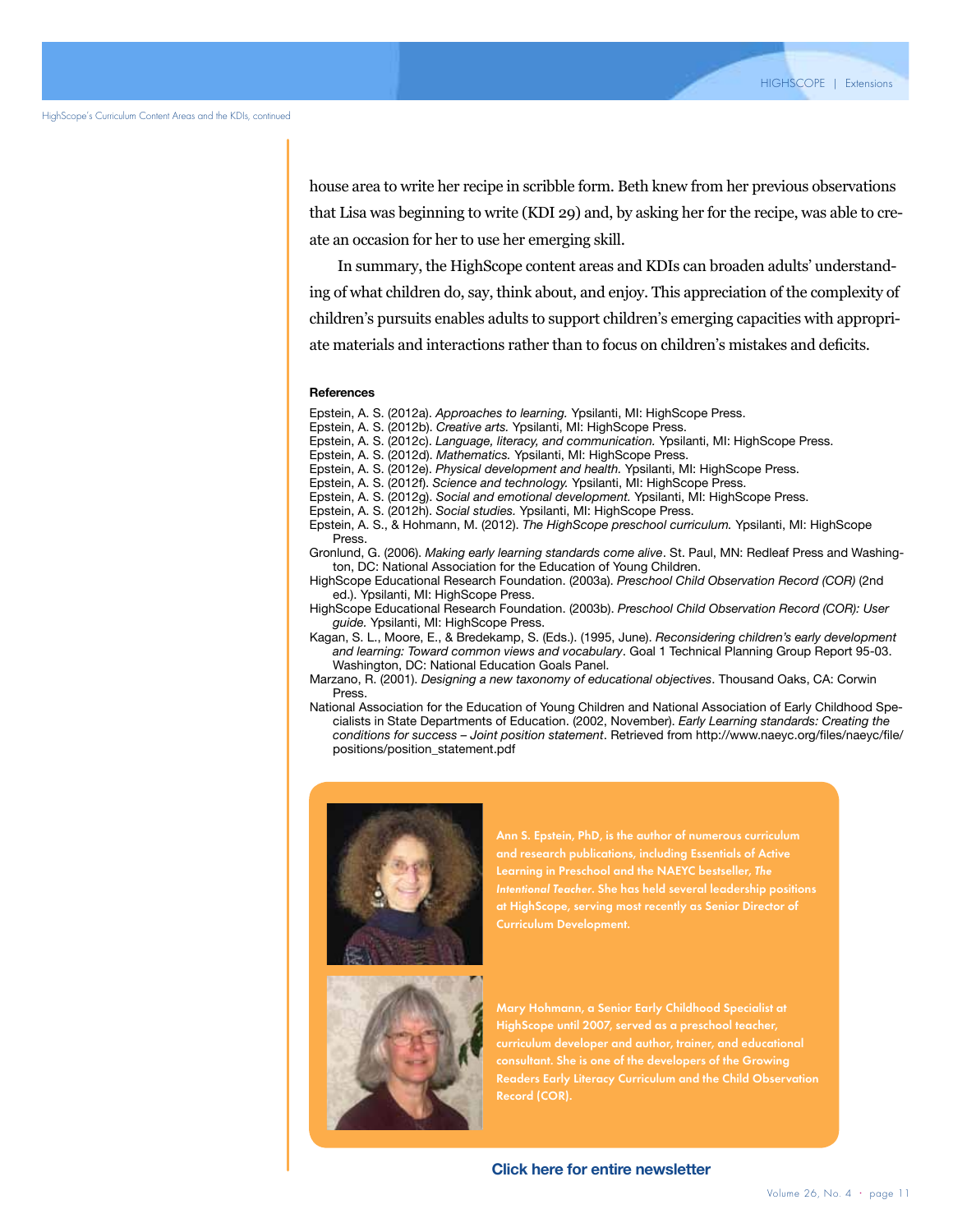### classroom hints

## Using the KDIs to Support Teaching and Learning<sup>\*</sup>

By Ann S. Epstein and Mary Hohmann

The best way to become familiar with the KDIs is to use them in your daily planning for, and interactions with, young children as you support their learning. Following are six ways to get started.

#### **1. Use the KDIs as a basis for assessing the materials available to children**

To begin this process, select the entire group or a subgroup of KDIs in one content area (for example, the content area Mathematics or the KDIs 34. Shapes and 35. Spatial awareness). Identify materials in the interest areas and on the playground that currently support those KDIs. If you come up with few items or none at all for one particular KDI, brainstorm a list of materials to add. For more ideas for materials, you might also skim the corresponding KDI chapter in the *Mathematics* companion book (Epstein, 2012d) and ask the children for their ideas as well. Repeat this process periodically over the course of the year to systematically assess and provide materials related to each of the eight curriculum content areas and their KDIs.

For example, one teaching team, while evaluating the materials available to support the Creative Arts content area, particularly KDI 43. Pretend play, made a list of what they had and what they wanted to add. They also decided to consult their children. At greeting circle the next day, they asked, "What do you think our house area needs that would make more children want to play there?" "A dog!" was the children's immediate response (a surprise to the adults). Nevertheless, taking their children's interests to heart, one team member arranged to bring her gentle family dog, Daisy, into the house area for several days along with her water and food dishes, leash, grooming brush, and bed. During her visit, Daisy was well cared for, and after she left, the children continued to play doggy, making their own beds and dishes from blocks, boxes, and blankets.

#### **2. Use the content areas and KDIs to organize and interpret observations of children**

As you interact with children throughout the day, jot down specific, short observations about what they do and say. During daily team planning, share these anecdotes and together decide which of the KDIs they most closely illustrate. Then save the anecdote, for example, by creating a separate page or file for each curriculum content area. Then you can refer to the anecdotes during subsequent planning sessions, when filling out assessments such as the *Preschool Child Observation Record* (COR; HighScope Educational Research Foundation, 2003a), and in meetings with parents.

### **3. Use KDI-based child observations as a basis for daily team planning**

After you have discussed your observations of children's actions during various times of the day and interpreted them in light of the KDIs, use what you learn from your observations and discussions to plan support strategies and experiences to use with children the next day. You can also use these notes as part of the COR assessment process as described below.

During one daily team planning, for example, two teachers discussed how they had observed how Jonah placed all the black chess pieces on the black squares of the chessboard and all the white chess pieces on the white squares. They noted this as an example of KDI 46. Classifying under the Science and Technology area. After discussing Jonah's "chess playing," his teachers went on to consider how they could build on this insight about Jonah in their interactions with him the next day. If Jonah planned to play with the chess pieces again, they decided that one of them would try to be near him (1) to see if he



As she observes and interacts with a child during a bookmaking activity, the teacher jots down brief anecdotal notes. Later, she will interpret what the child did using the KDIs in Language, Literacy, and Communication and/or items on an assessment instrument such as the Preschool COR.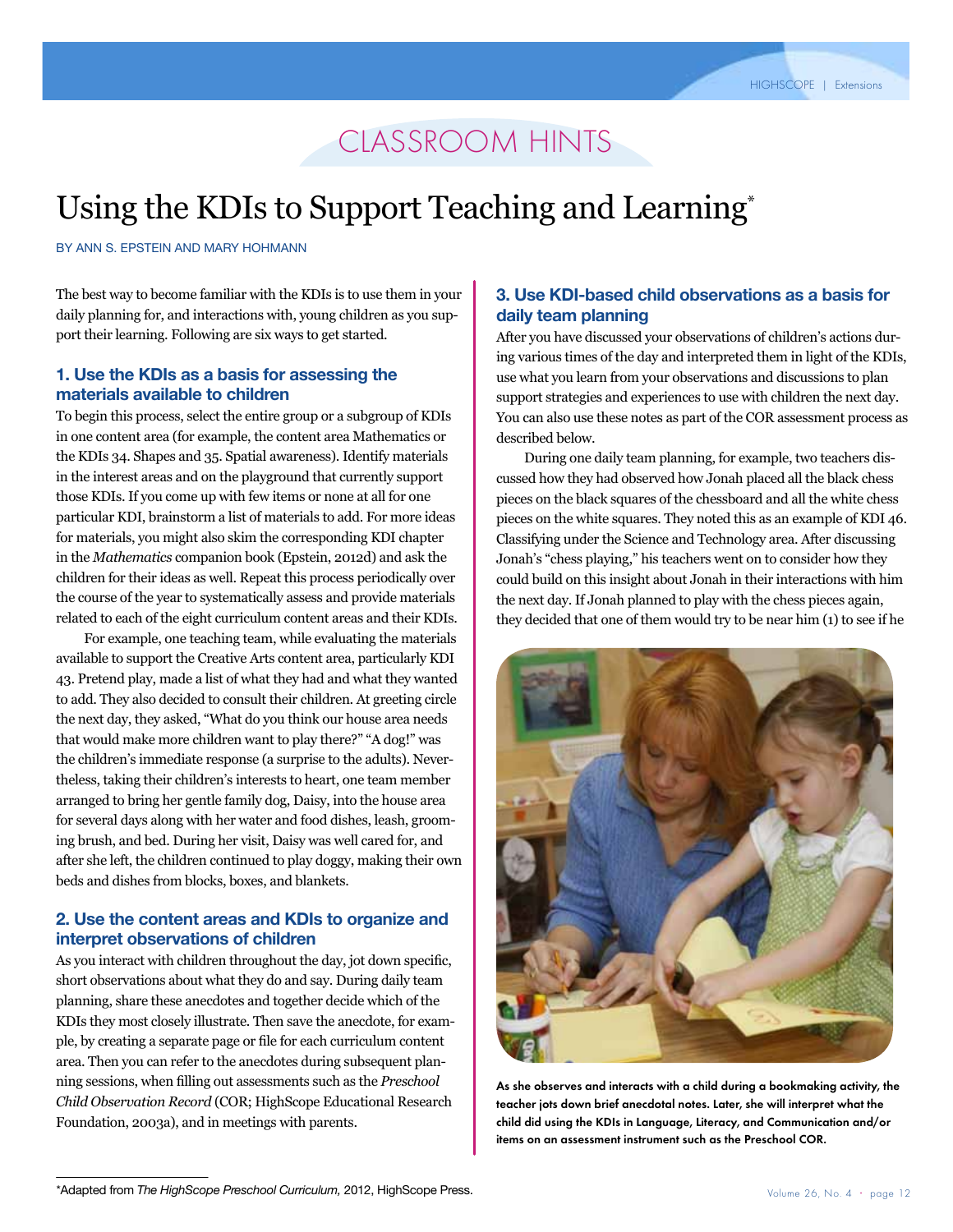said anything about what he was doing and (2) to make one of the teachers available if Jonah asked her to play. They also decided to add a set of colored marbles and a Chinese checkers game board to the toy area next to the chessboard to provide another game-like classifying opportunity. For small-group time, Jonah's small-group teacher decided to bring in enough checkerboards for each pair of children in her group to have one. For game pieces, she planned to provide a box of small varicolored plastic counting bears to see what kinds of "chess games" the children might make up. She was particularly interested in seeing what Jonah would do with colored bears that were not the same color as the squares on the board.

#### **4. Use the KDIs as a guide to planning small- and large-group times**

Building on your observations of what interests children, you can introduce activities at small- and large-group times that provide opportunities for children to engage in activities related to specific KDIs. For example, if box elder bugs are swarming outside and have attracted the children's attention, you might plan for children to observe the bugs and draw them at small-group time (Science and Technology: KDI 51. Natural and physical world; Creative Arts: KDI 40. Art). Or, if some children have recently talked about seeing circus clowns walking on stilts at a community festival, you might plan an outdoor large-group time in which children try walking on tin-can stilts tied to their shoes (Physical Development and Health: KDI 16. Gross-motor skills) or look at and read a picture book about the circus at small-group time (Language, Literacy, and Communication: KDI 26. Reading).

#### **5. Use the content areas and KDIs to guide on-the-spot interactions with children**

As you talk with children and support their problem-solving efforts, observe what children are doing in terms of curriculum content. This type of observation will often give you ideas for ways to support and extend their play. Asking yourself, "What is Sally doing? What is she involved in at this moment? What KDIs are at work here?" will often yield cues about ways to enter children's play without disrupting it. Here is an example of how this process works:

*Jessa and Anna are building an elaborate "beehive" in the block area with blocks of all sizes and colored scarves. Later they come over to the art area (where you and several other children are working with play dough) and press a small triangle block into your arm. Giggling, they wait for your response. At first you are taken by surprise, but then you remember the "beehive" and think of KDI 43. Pretend play (in the content area Creative Arts). "Ouch,* 

*bees," you reply. "Please don't sting me!" The two giggling "bees" fly back to their hive. You have understood and entered into the spirit of their play.*

#### **6. Use the Preschool Child Observation Record with your anecdotes on the KDIs**

Drawing on your ongoing observations of children and the anecdotes recorded daily on the KDIs you observe, you will have the information needed to use the Preschool COR with each child in your program. The COR is a validated assessment instrument, based on the HighScope preschool curriculum content, that reflects the strands of development seen in all early childhood programs. To use the COR to assess child development, early childhood staff draw on the information gathered from daily child observations. The process of filling out the COR based on anecdotes gathered and recorded over several months will give your team an idea of where each child is developmentally in terms of many of the KDIs, and will let you chart each child's growth from one part of the year to another. For a complete discussion of the Preschool COR and how to use it, see the *Preschool COR User Guide* (HighScope Educational Research Foundation, 2003b).

The HighScope curriculum content areas and KDIs are a set of tools designed to help adults understand young children and to use this understanding in their daily interactions with children. As adults use the KDIs to assess materials, interpret observations of children, plan for the next day, guide on-the-spot interactions, and assess children's development, they begin to appreciate their children's strengths and capacities, and to expand their own repertoire of support strategies

• • •

More information on using the KDIs to support learning can be found in the eight KDI books that accompany *The HighScope Preschool Curriculum* manual: *Approaches to Learning; Social and Emotional Development; Physical Development and Health; Language, Literacy, and Communication; Mathematics; Creative Arts; Science and Technology,* and *Social Studies* (Epstein, 2012 a–h). Each of these books begins with a chapter summarizing the literature on why that content area is important, followed by a chapter discussing general teaching strategies to support early learning in that area. Following this overview are chapters focusing on the individual KDIs in that area. Each KDI chapter includes a detailed discussion of that KDI, including children's developmental progress in acquiring the relevant knowledge and skills, anecdotal examples of children's behaviors and supportive adult-child interactions, and specific strategies adults can use to support their development. Each KDI chapter concludes with a scaffolding chart with examples of what children at three developmental levels (earlier, middle, and later) might do and say as they engage with that KDI, and how adults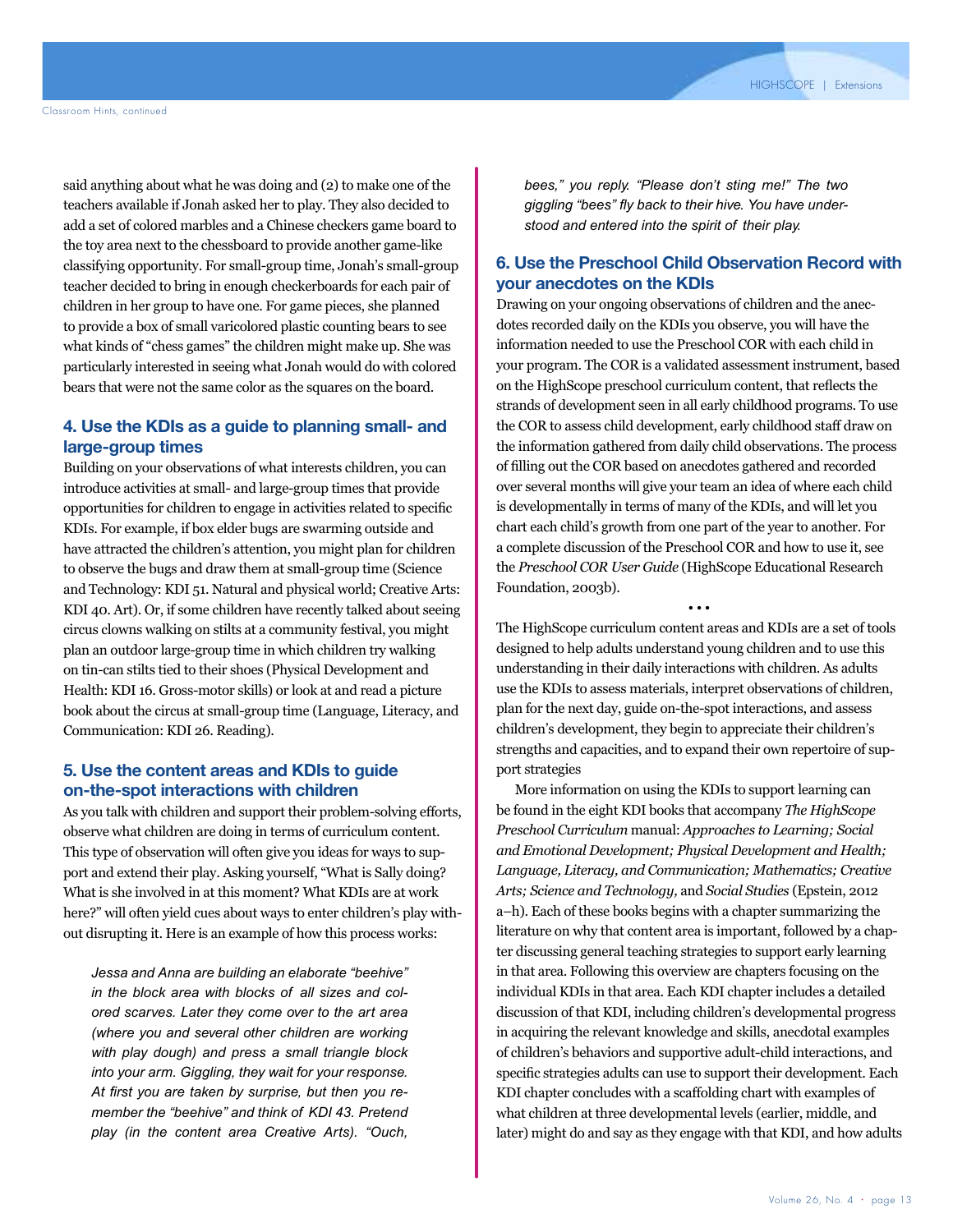can support and gently extend learning at each level. Teachers can use the ideas in these charts to carry out the strategies described in the text as they play and interact with children throughout the program day.

Using the HighScope Preschool Curriculum content areas and KDIs, teachers will be able to understand early development, plan and carry out active learning experiences, conduct authentic assessment, and share information with parents as children progress through these exciting years.



Realizing that they need to make more materials available related to KDI 44. Appreciating the arts, teachers introduced a book about Picasso's paintings at snack time and then added the book to the classroom bookshelf.

As you will note from the lead article, the content areas and KDIs are useful tools for adults working with young children. Their daily usefulness, however, depends on accessibility. Since few people are likely to memorize the entire list of 58 KDIs, it is helpful to keep the list where adults can easily refer to it. For example:

- Post a large-print version of the KDI list in a central location where adults can glance at it throughout the day.
- Keep one-page lists of KDIs in places where team members can refer to them as needed — for example, with the daily team planning log, child anecdotal records, and parent conference folders, and on the parent announcement board. Lamination extends the lifetime of each list.

(To order KDI posters, laminated lists, and other related materials from HighScope Press, visit the Foundation website at highscope.org.)